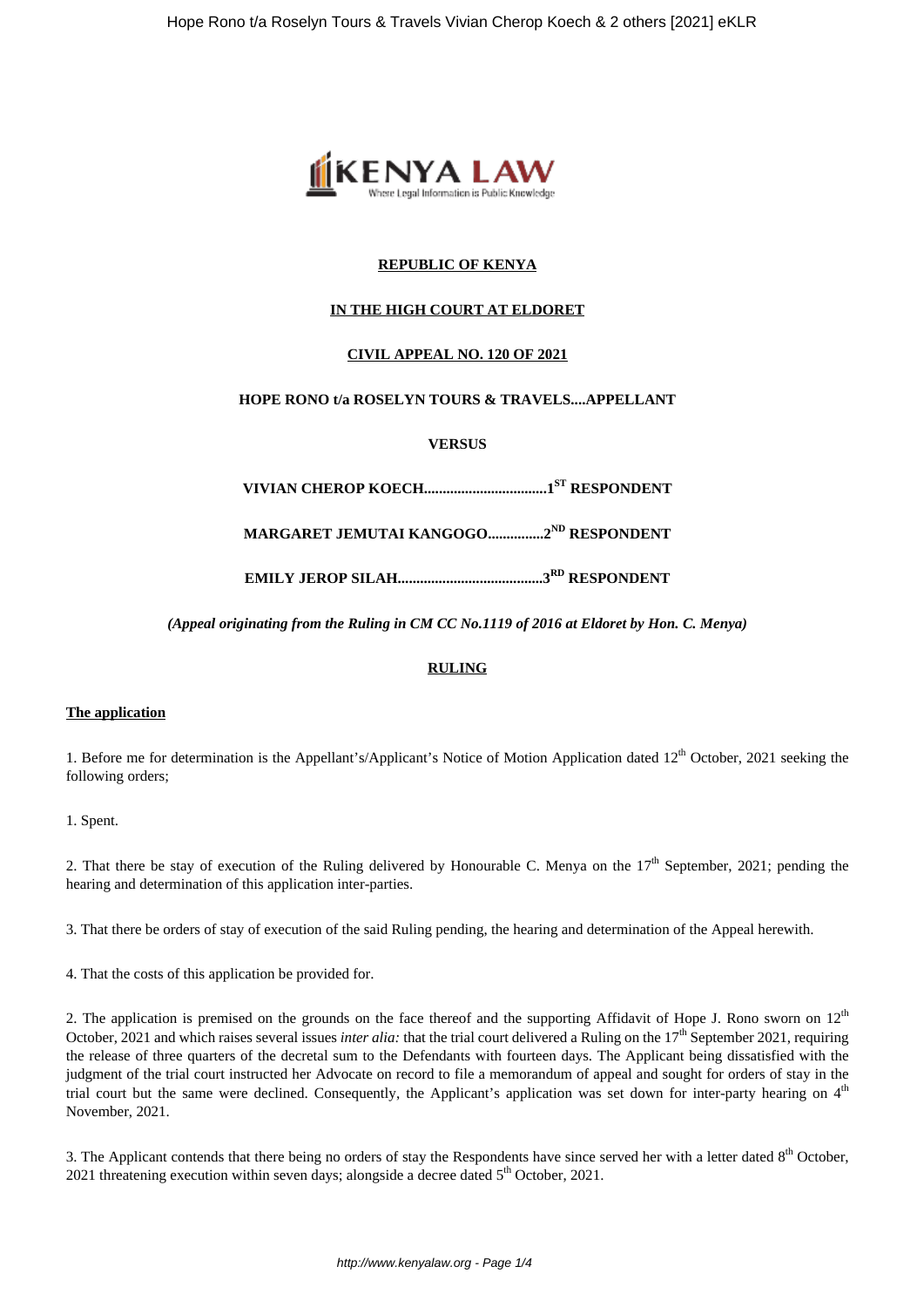4. The Applicant is apprehensive that if stay is not granted the appeal will be rendered nugatory.

5. The Applicant further contends that no prejudice will be suffered by the Respondents if orders of stay are grant.

6. It is the Applicant's contention that she has an arguable appeal with very high chances of success.

7. Finally, the Applicant deposed that she is ready and willing to abide by reasonable conditions as the court will order and urged court to grant orders of stay as prayed.

8. The application was opposed by the Respondent vide a Replying Affidavit sworn by Vivian Cherop Koech on 21<sup>st</sup> October, 2021 in which she deposed that the application is devoid of merits, bad in law, untenable in law, frivolous, scandalous and abuse of the court process as the same does not disclose any reasonable legal/factual ground for grant of the prayers sought.

9. The Respondents contend that this instant application is sub judice as a similar application is pending before the trial court in Eldoret Civil Suit No. 1119 of 2016 dated  $27<sup>th</sup>$  September, 2021 and that the same is scheduled for hearing on  $4<sup>th</sup>$  November, 2021. The Respondents further contend that this court can only be vested with jurisdiction to hear and determine this instant application if the trial court has already rendered itself on the same and as such the filing of this instant application is an act of jumping gun by the Appellant.

10. It is the Respondents contention that he who comes to equity must come with clean hands. That the Appellants having failed to comply with the trial court's order made on  $17<sup>th</sup>$  October, 2021 requiring her to pay up to three quarters of the decretal sums within 14 days shows that she is approaching this court with unclean hands.

11. The Respondents further contend that the Applicant has not furnished this court with security to warrant the issuance for grant of orders of stay pending appeal.

12. According to the Respondents the Applicant does not have an arguable appeal and is only out delay the Respondents from enjoying the fruits of their judgment.

13. It is further the Respondents contention that the Applicant has not shown that the Respondents will not be capable of refunding the decretal sums in the event the appeal succeeds.

14. The Respondents urged court to dismiss this instant application.

The application was canvassed by way of written submissions. Both parties filed their written submissions.

# **ANALYSIS AND DETERMINATION**

15. I have carefully considered the application, the affidavits and the submissions filed as well as the authorities relied upon by both parties.

Before I delve into the issues raised in this instant application. I will first address the issue of whether this instant application is *subjudice*. Counsel for the Respondent has submitted that this instant application is *sub-judice* as there is a pending application seeking orders of stay at the trial court.

16. In the case of, **Patrick Kalava Kulamba & Another vs. Philip Kamosu and Roda Ndanu Philip (Suing as the Legal Representative of the Estate of Jackline Ndinda Philip (Deceased) [2016] eKLR** it was held by **Meoli, J** that:

**"12. For the purposes of this case, the operational words are as underlined above. Thus, whether an application for stay pending appeal has been allowed or rejected in the lower court, the High Court "shall be at liberty…to consider" an application for stay made to it and to make any order it deems fit. The High Court in that capacity exercises what can be**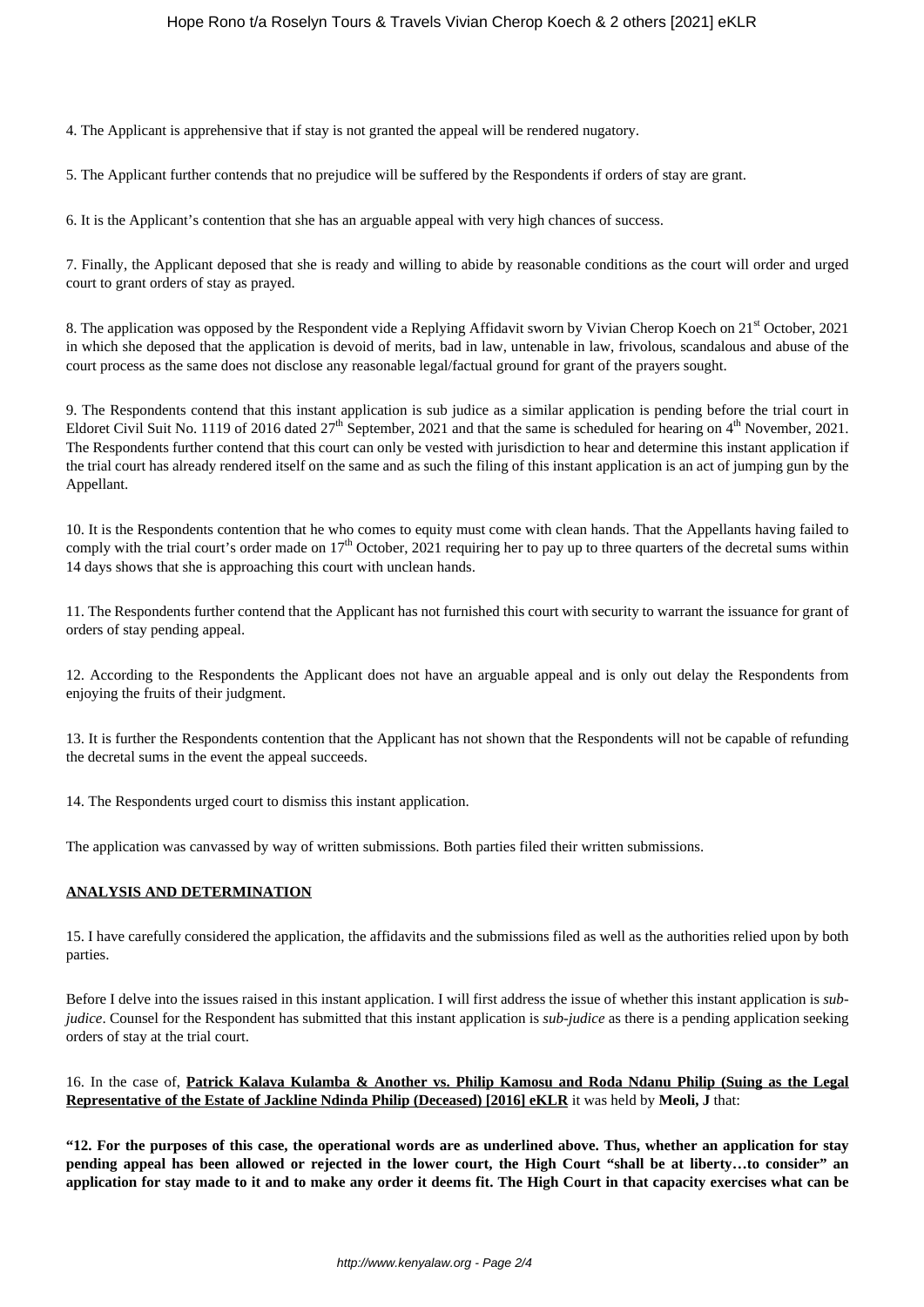**termed "original jurisdiction". And from my reading of the rule, the jurisdiction is not dependent on whether or not a similar application had been made in the lower court, or the fate thereof…**

**[17. So long as an appeal from the substantive decision of the lower court has been lodged, an application under Order 42 Rule 6 (1) of the Civil Procedure Rules can be entertained afresh in the High Court. I believe that was part of the distinction that the Court of Appeal was making in the Githunguri Case concerning the court's original jurisdiction, vis-à-vis the appellate jurisdiction and the innovation behind Rule 5 (2) b (as it is now). The foregoing has a bearing on the interpretation of Order 42 Rule 6 (6) of the Civil Procedure Rules and in particular the highlighted phrased therein.**

**18. Similarly, the jurisdiction of the High Court in this case was invoked when the substantive appeal (itself a fresh pleading separate from the suit in the lower court) was filed. It is true that the application for stay of execution was allowed with conditions in the lower court. The wording in Order 42 Rule 6 (1) however does not preclude the Applicant from approaching this court as it has done.**

**19. I would venture to add that the wording of Order 42 Rule 6 (1) of the Civil Procedure Rules effectively grants the same jurisdiction to this court as an appellate court as Rule 5 (2) (b) does to the Court of Appeal: to entertain an application for stay whether or not the same has already been heard by the lower court and dismissed. The only salient difference is that in the case of the High Court the rule makes it clear that it matters not whether the earlier application for stay in the lower court has been allowed or rejected in the lower court. That is my reading of Order 42 Rule 6 (1).**

**20. It suffices, in my opinion, in this case, in view of the nature of the application before me, that there is an existing substantive appeal against the judgment of the lower court. To insist in this case that the Applicant must first file a separate appeal on the ruling of the lower court, apart from the judgment would in my view not only lead to confusing duplication of proceedings in respect of the same matter but also cause delay. The provisions however must be applied under the guiding principles of Article 15 9 (2) d) of the Constitution.**

**21. In the circumstances of this case, I consider that driving the Applicant from the seat of justice when there exists a substantive appeal, and in disregard of the full import of Order 42 Rule (6) (1) would amount to raising a technicality, namely, the filing of an appeal on a supplemental matter that actually touches on the appeal where a substantive appeal already exists, above purpose and substance. There may arise in certain cases allegations of abuse of procedure but that must be established."**

16. From the foregoing it is therefore clear that whether an application for stay was granted or refused to be granted by the trial court, this court is at liberty to consider such an application and to make such orders thereon as it deems just. It is my finding that this instant application is therefore not offend the principle of *sub-judice*.

17. The principles guiding the grant of a stay of execution pending appeal are well settled. These principles are provided under Order 42 rule 6(1) and (2) of the Civil Procedure Rules which provides as follows:

*"(1) No appeal or second appeal shall operate as a stay of execution or proceeding under a decree or order appealed from except in so far as the court appealed from may order but, the court appealed from may for sufficient cause order stay of execution of such decree or order, and whether the application for such stay shall have been granted or refused by the court appealed from, the court to which such appeal is preferred shall be at liberty, on application being made, to consider such application and to make such order thereon as may to it seem just, and any person aggrieved by an order of stay made by the court from whose decision the appeal is preferred may apply to the appellate court to have such order set aside.*

*(2) No order for stay of execution shall be made under subrule (1) unless –*

*(a) the court is satisfied that substantial loss may result to the applicant unless the order is made and that the application has been made without unreasonable delay; and*

*(b) such security as the court orders for the due performance of such decree or order as may ultimately be binding on him has been given by the applicant."*